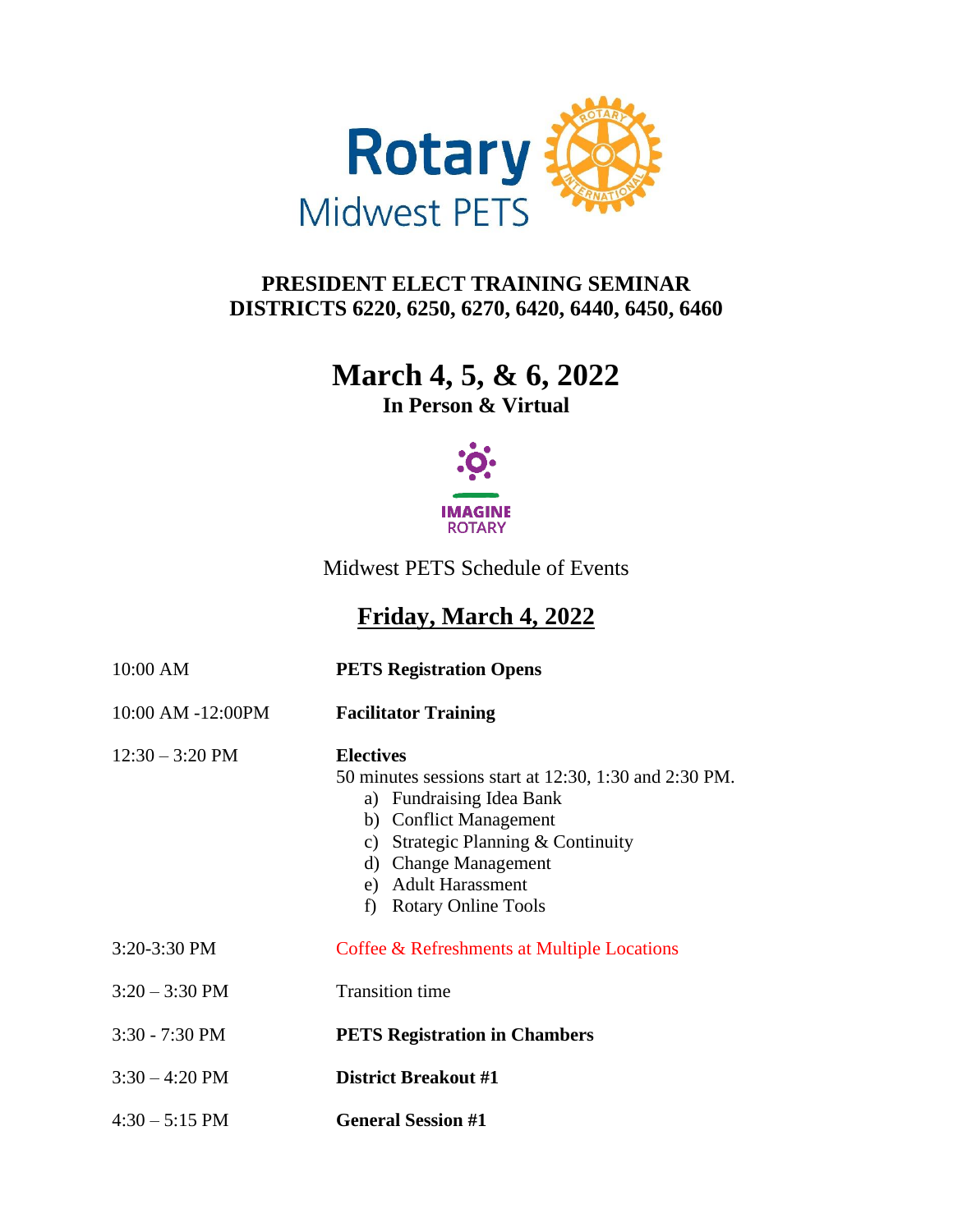|                   | <b>Featured Speaker - RIPE Jennifer Jones - Presidential</b><br><b>Address</b>                                                                                                                                                                                                        |
|-------------------|---------------------------------------------------------------------------------------------------------------------------------------------------------------------------------------------------------------------------------------------------------------------------------------|
| $5:30 - 7:00$ PM  | Hospitality and Networking, Cash Bar in Atrium                                                                                                                                                                                                                                        |
| $6:30 - 7:30$ PM  | <b>Buffet Dinner - Grand Ballroom</b><br><b>General Session #2</b><br><b>DGE</b> introductions                                                                                                                                                                                        |
| $8:00 - 10:00$ PM | <b>Social Time</b>                                                                                                                                                                                                                                                                    |
|                   | <u>Saturday, March 5, 2022</u>                                                                                                                                                                                                                                                        |
| $6:30 - 8:00$ AM  | <b>Breakfast Buffet – Grand Ballroom</b>                                                                                                                                                                                                                                              |
| $7:00$ AM         | <b>PETS Registration Re-opens in Chambers</b>                                                                                                                                                                                                                                         |
|                   | <b>***NOTE:</b> All sessions will begin exactly at the time listed.<br>Early seating is strongly recommended.                                                                                                                                                                         |
| $8:00 - 9:00$ AM  | <b>General Session #3</b><br><b>Featured Speaker - Tom Gump – Starting New Clubs</b>                                                                                                                                                                                                  |
| $9:00 - 9:15$ AM  | Transition & Networking Opportunity<br>Vendors & Exhibitors<br>Coffee & Refreshments at Multiple Locations                                                                                                                                                                            |
| $9:15 - 10:05$ AM | <b>District Breakout #2</b>                                                                                                                                                                                                                                                           |
| 10:05-10:20 AM    | Transition & Networking Opportunity<br>Vendors & Exhibitors<br>Coffee & Refreshments at Multiple Locations                                                                                                                                                                            |
| 10:20-11:20 AM    | <b>Presidents Elect Breakout by Choice #1</b><br>See your personal agenda for assigned selection<br><b>Strengthening Your Membership</b><br>1.<br>2. Working with Your Leadership Team<br>3. Service Opportunities<br>4. Conflict Management (only available to returning presidents) |
|                   | <b>Presidents Nominee Breakout #1</b><br><b>Membership Strategies</b>                                                                                                                                                                                                                 |
|                   | <b>Assistant Governors Breakout #1</b><br>Helping Good Clubs Become Great Clubs                                                                                                                                                                                                       |
| 11:20-11:35 AM    | Transition & Networking Opportunity<br>Vendors & Exhibitors                                                                                                                                                                                                                           |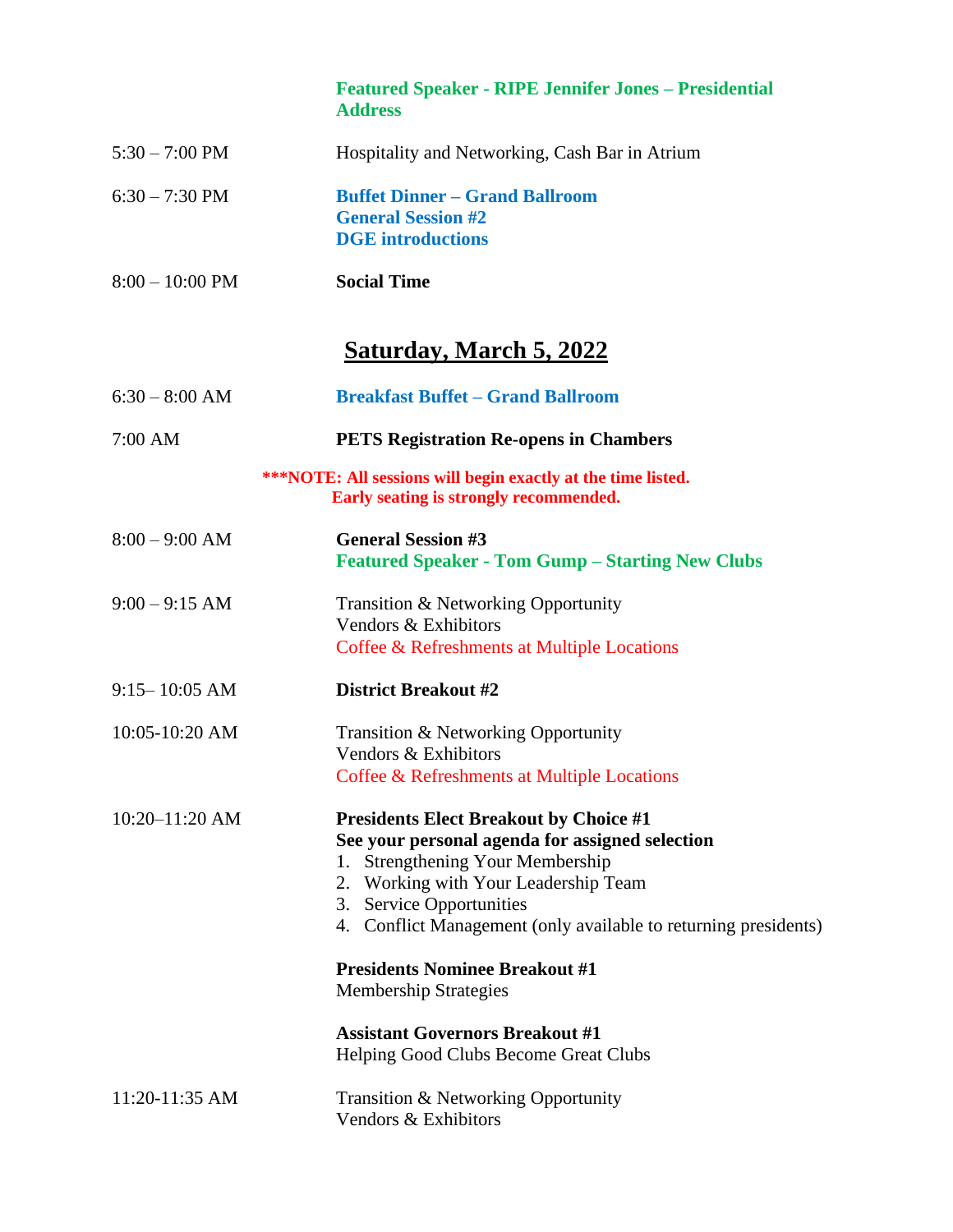| 11:35 - 12:20 PM         | <b>Lunch Buffet - Grand Ballroom</b>                                                                                                                                                                                                                                                         |
|--------------------------|----------------------------------------------------------------------------------------------------------------------------------------------------------------------------------------------------------------------------------------------------------------------------------------------|
| $12:20 - 1:15$ PM        | <b>General Session #4</b><br><b>Featured Speaker - Alex Johnson - Growing Your Club</b>                                                                                                                                                                                                      |
| $1:15 - 1:30$ PM         | Transition & Networking Opportunity<br>Vendors & Exhibitors                                                                                                                                                                                                                                  |
| $1:30 - 2:30$ PM         | <b>Presidents Elect Breakout by Choice #2</b><br>1. Strengthening Your Membership<br>2. Rotary Service Opportunities<br>3. Working with Your Leadership Team<br>4. Change Management (only available to returning Presidents)                                                                |
|                          | <b>Presidents Nominee Breakout #2</b><br>Solving Problems & Building Consensus                                                                                                                                                                                                               |
|                          | <b>Assistant Governors Breakout #2</b>                                                                                                                                                                                                                                                       |
| $2:30 - 2:45$ PM         | Transition & Networking Opportunity<br>Vendors & Exhibitors<br>Coffee & Refreshments at Multiple Locations                                                                                                                                                                                   |
| $2:45 - 3:45$ PM         | <b>Presidents Elect Breakout by Choice #3</b><br>See your personal agenda for assigned selection<br>1. Strengthening Your Membership<br>2. Working with Your Leadership Team<br>3. Service Opportunities<br>4. Strategic Planning and Continuity (only available to returning<br>Presidents) |
|                          | <b>Presidents Nominee Breakout Session #3</b><br>A Look at Club Finances                                                                                                                                                                                                                     |
|                          | <b>Assistant Governors Breakout #3</b>                                                                                                                                                                                                                                                       |
| $3:45 - 4:00 \text{ PM}$ | Transition & Networking Opportunity<br>Vendors & Exhibitors                                                                                                                                                                                                                                  |
| $4:00 - 4:50 \text{ PM}$ | <b>District Breakout #3</b>                                                                                                                                                                                                                                                                  |
| $5:30 - 6:30$ PM         | Hospitality & Networking, Cash Bar in Atrium                                                                                                                                                                                                                                                 |
| $6:30 - 7:30$ PM         | <b>Dinner - Grand Ballroom</b>                                                                                                                                                                                                                                                               |
| $7:30 - 8:30$ PM         | <b>General Session #5</b><br>Featured Speaker – Razia Jan – Educating Girls in<br><b>Afghanistan</b>                                                                                                                                                                                         |